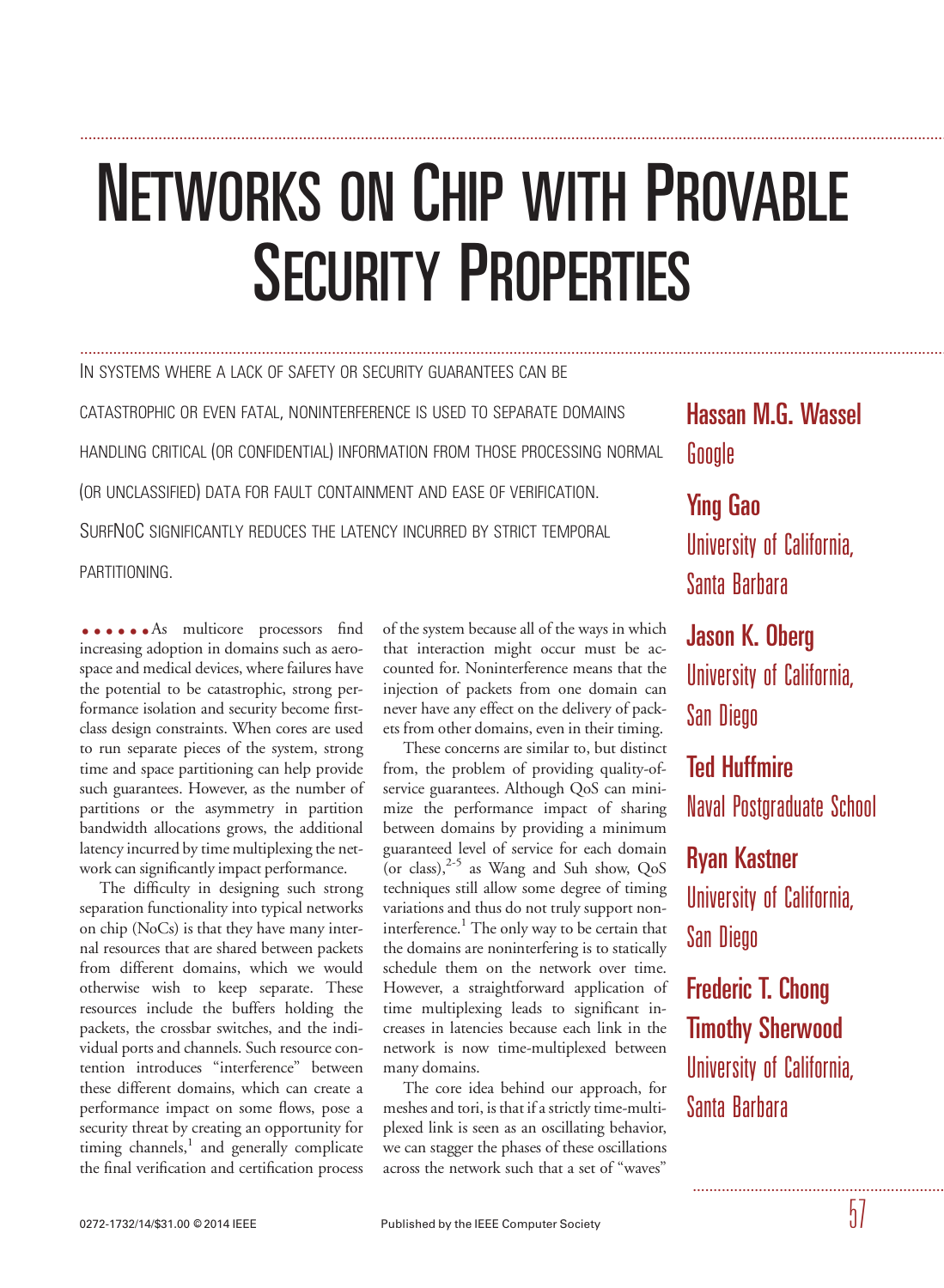is created. As these waves traverse the network, they provide an opportunity for packets of the corresponding domain to travel unimpeded along with these waves (thus avoiding excessive latency), while still requiring no dynamic scheduling between domains (thus preventing timing corruption or information leakage). Channels in the same dimension and direction appear to propagate different domains such that after passing through the pipeline of the router, the channel can forward a packet coming from the same dimension and domain without any additional wait (unless there is contention from packets of the same domain). In this way, packets "surf" the waves in each dimension. We identify the many potential challenges of achieving noninterference in a modern NoC router microarchitecture using gate-level analysis, discuss the details and ramifications of our surf scheduling methodology, and demonstrate that our approach truly does not allow even cycle-level cross-domain interference. (For information on previous research, see the "Related Work in Noninterference" sidebar.)

..............................................................................................................................................................................................

#### SurfNoC scheduling

The straightforward way to support timedivision multiplexing (TDM) is to operate the whole network in time slices that are divided between application domains. That is, a packet waits at each hop until the network begins forwarding packets from its domain. This approach leads to a zero-load latency  $L_0$ that is proportional to the number of application domains  $D$ , pipeline depth  $P$ , and the number of hops  $H$ , as shown in Equation 1:

$$
T_0 = HP + H(D - 1) \tag{1}
$$

This solution might work efficiently for two to four domains, but in high-assurance applications, as many as tens or hundreds of domains can be found.<sup>6</sup>

The most basic routing algorithm in meshes and tori  $(k$ -ary *n*-cube networks) is dimension-ordered routing. That is, a packet walks through a dimension until it cannot move further without going farther from the destination, and then transfers to another dimension. Thus, routing is linear in each dimension, which provides an opportunity to reduce wait time between hops. In SurfNoC

scheduling, different routers (in fact, different ports of the same router) can forward packets from different domains in the same cycle. In this schedule, a packet waits until it can be forwarded in one dimension (that is, its output channel is forwarding packets from its domain in this cycle) and then does not experience any wait at any downstream router in this dimension (assuming there is no contention from packets from the same domain). After finishing the first dimension, the packet might experience another wait until it can be forwarded in the next dimension. We call this schedule surf scheduling because a packet is like a surfer who waits to ride a wave to some location and then waits to ride another wave. Equation 2 shows the maximum zero-load latency and clearly shows that the overhead is additive, not multiplicative as in the straightforward approach:

$$
T_{0\text{max}} = HP + ([n-1]+2)(D-1)
$$
\n(2)

The term  $(|n-1|+2)$  comes from the  $n - 1$  transition between dimensions and two waits during injection and ejection. Note that this is the maximum wait, not the typical one, because the schedule might require less wait.

The way to implement these different "waves" is by scheduling different directions in a router independently—an idea inspired by dimension-slicing used in dimensionordered routing in meshes and tori. We used what we call *direction-slicing* of the pipelines, such that each direction has its own pipeline. This pipeline is a virtual one going through different routers (not in the same router). We will describe this idea in the case of a 2D mesh or torus.

In a 2D mesh or torus, each dimension has two directions (east and west for the xdimension; north and south for the y-dimension). The pipelines of directions of the same dimension (that is, north, south, east, and west) run in opposite directions, as Figure 1 shows. In this technique, each port of a router is scheduled independently of all other ports in a pipelined way such that the downstream router in the same direction will forward packets from the same domain after P cycles, where  $P$  is the router's pipeline depth. These schedules are imposed on each router's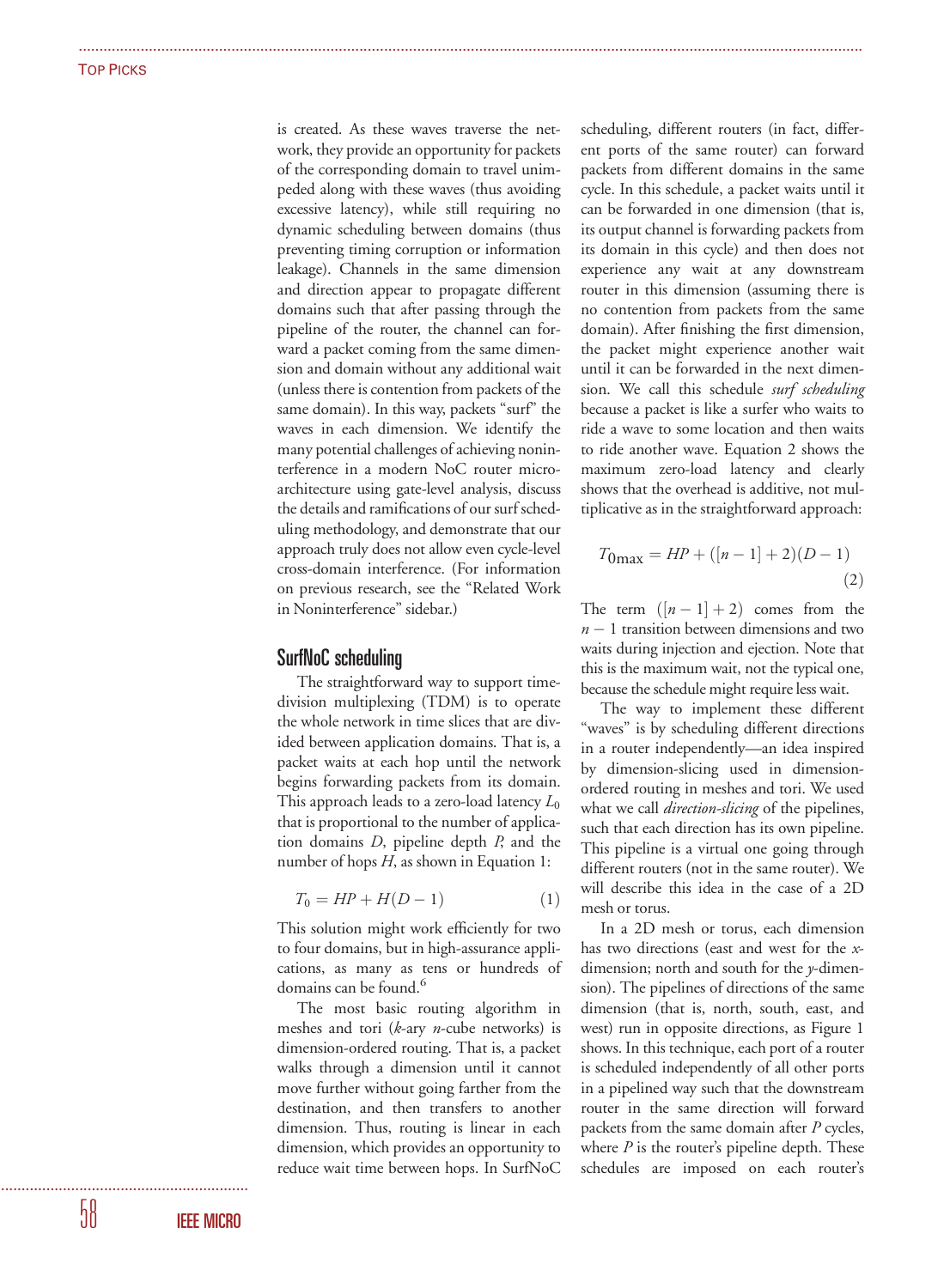# .............................................................................................................................................................................................. Related Work in Noninterference

Our proposed solution to noninterference in networks on chip (NoCs) touches on many problems that have been addressed in previous research, such as timing channels in microarchitectures, quality of service (QoS) in networks on chip, and fault containment in systems on chip.

## Timing channels and noninterference in microarchitecture

Recently there has been renewed interest in the analysis of timing channel attacks and mitigations through microarchitecture state such as cache interference<sup>1-3</sup> and branch predictors.<sup>4,5</sup> One approach to these problems is a technique that can verify noninterference of hardware/software systems (including high-performance features such as pipelining and caching) using gate-level information flow tracking. $6-8$ More recently, researchers proposed a NoC timing-channel protection scheme for a system with security lattices.<sup>9</sup> This priority-based arbitration scheme ensures that information cannot flow from the domain with a "high" label to the domain with a "low" label, but allows for information flow in the other direction. It can be extended to multiple security labels as long as they form a lattice. Our proposed technique enables multiway noninterference in NoCs with low latency (allowing even packets with noncomparable labels to share the network). However, the techniques working in tandem would still provide the greatest possible benefit.

# QoS in networks on chip

Techniques for achieving NoC quality-of-service guarantees have been proposed based on solutions to analogous problems in macroscale networks. These approaches attempt to limit the rates of each flow.<sup>10-13</sup> However, quality-of-service guarantees are insufficient for timing-channel protection.<sup>9</sup> Optimizations that allow flows to go over their designated rate when uncontended and the lack of fault containment are problematic for high-assurance systems $14$  because of the high cost of any unaccounted variation in such systems. Our time-division approach provides for both fault containment and timing channel elimination.

#### Noninterference in NoCs

Noninterference in NoCs has been studied in the system-on-chip domain to provide composability and fault containment as well as predictability of latency for real-time performance guarantees.<sup>15,16</sup> Composability means that the system can be analyzed as a set of independent components, which allows for easier verification of the

output channels to avoid timing channels based on contention in the allocator (as detailed in the next section).

Figure 1 shows a 16-node 2D mesh schedule of three domains (colored white, gray, black). There are two waves, southeast (SE) and northwest (NW), running in the mesh.

overall system without having to verify all possible interleavings of events in the system. This has been especially critical in highassurance systems that require a very high level of verification because of the system's safety ramifications. The Æthearal NoC is a time-division multiplexed (TDM) virtual circuit-switching network that provides guaranteed services for performance-critical applications with real-time deadlines and a packet-switched best-effort network for applications with fewer requirements.<sup>17</sup> A lighter version that only provides guaranteed service was proposed to further simplify routers.<sup>18,19</sup> More recently, Stefan and Goossens proposed a modification to Æthearal that enables multipath routing, both static and dynamic (based on a true random number generator), to enhance security by using a nondeterministic path instead of the source-routing used in Æthearal.<sup>20</sup> In addition, the need for real-time worst-case execution time (WCET) analysis inspired a set of works, such as the T-Crest project (www.t-crest.org), which tries to build a time-predictable multicore for real-time applications. T-Crest researchers proposed an integer programming technique to minimize the static schedule length of all-to-all circuit switching connections in a TDM way.<sup>21</sup> Dai Bui and his colleagues proposed an on-time NoC using real-time packet scheduling, admission control, and runtime path configuration.<sup>22</sup> We believe that such an admission-control technique is orthogonal to SurfNoC. SurfNoC can be augmented by an admission control mechanism to provide time-predictable packet delivery.

Availability is handled in the Tile64 iMesh networks by separating (and in fact physically separating) the network accessible by user applications from the network used by the  $OS$  and  $1/O$  device traffic.<sup>23</sup> Our scheme can protect against denial-of-service (DoS) and bandwidth depletion attacks between domains because of the static time allocation to different domains.

To the best of our knowledge, our scheme is the first to provide a packet-switched general-purpose network that can guarantee twoway (or multiway) noninterference and timing-channel protection in a way that both is provable down to the gate-level implementation and provides low-latency overhead.

#### **References**

1. O. Aciicmez, "Yet Another MicroArchitectural Attack: Exploiting I-Cache," Proc. 2007 ACM Workshop Computer Security Architecture (CSAW 07), 2007, pp. 11-18.

Each channel propagates packets according to the schedule white, white, gray, and black and repeats. Using such a schedule results in half of the bandwidth being allocated to the white domain, whereas the black and gray domains guarantee only a quarter of the bandwidth for each of them. This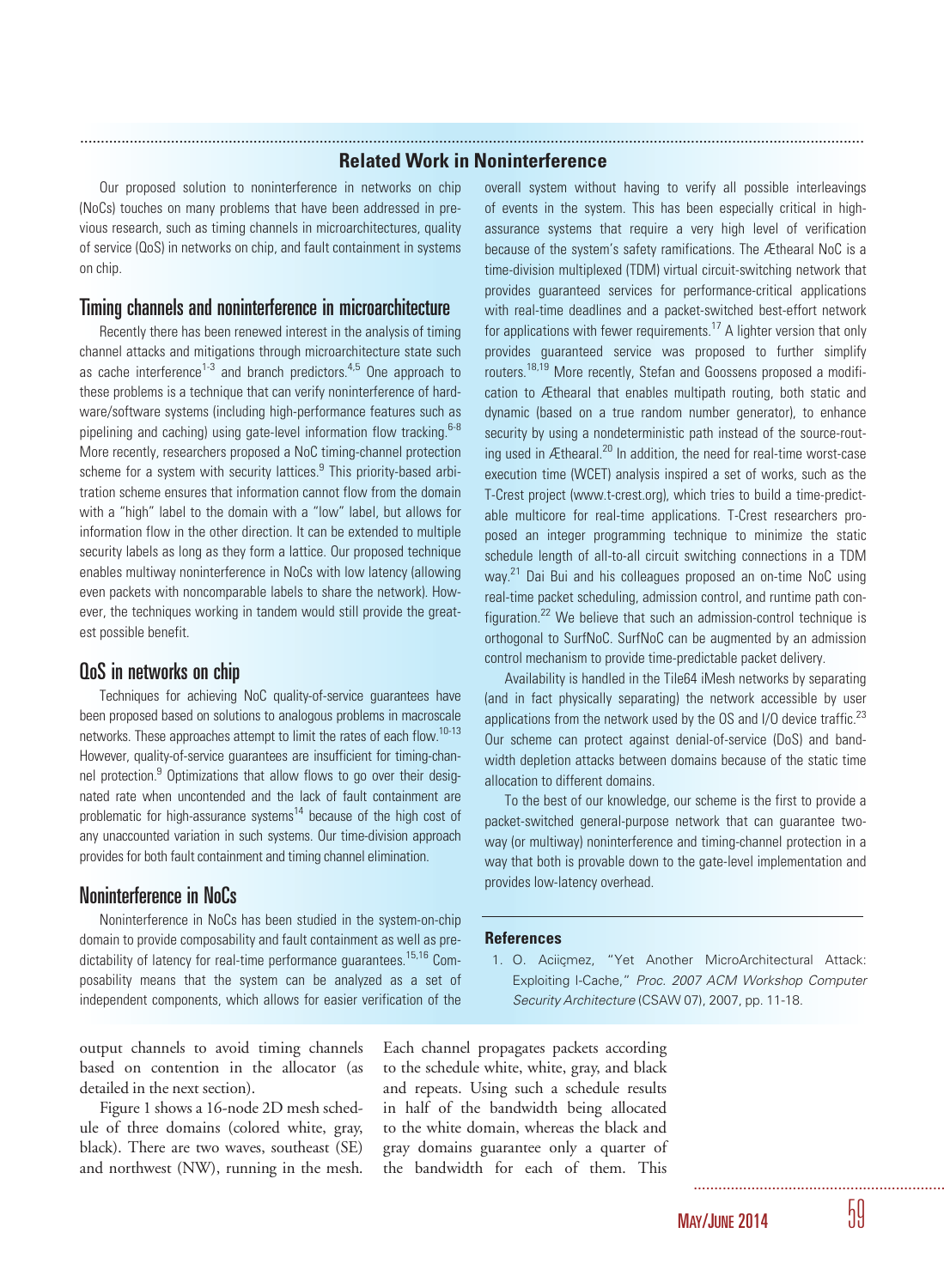2. Z. Wang and R.B. Lee, "New Cache Designs for Thwarting Software Cache-Based Side Channel Attacks," Proc. 34th Ann. Int'l Symp. Computer Architecture (ISCA 07), 2007, pp. 494-505.

..............................................................................................................................................................................................

- 3. Z. Wang and R.B. Lee, "A Novel Cache Architecture with Enhanced Performance and Security," Proc. 41st Ann. IEEE/ACM Int'l Symp. Microarchitecture, 2008, pp. 83-93.
- 4. O. Aciicmez, C.K. Koc, and J.-P. Seifert, "Predicting Secret Keys via Branch Prediction," Proc. 7th Cryptographers' Track at the RSA Conf. Topics in Cryptology (CT-RSA 07), 2007, pp. 225-242.
- 5. O. Aciiçmez, C.K. Koç, and J.-P. Seifert, "On the Power of Simple Branch Prediction Analysis," Proc. 2nd ACM Symp. Information, Computer, and Comm. Security (ASIACCS 07), 2007, pp. 312-320.
- 6. M. Tiwari et al., "Execution Leases: A Hardware-Supported Mechanism for Enforcing Strong Non-interference," Proc. 42nd Ann. IEEE/ACM Int'l Symp. Microarchitecture, 2009, pp. 493-504.
- 7. M. Tiwari et al., "Crafting a Usable Microkernel, Processor, and I/O System with Strict and Provable Information Flow Security," Proc. 38th Ann. Int'l Symp. Computer Architecture (ISCA 11), 2011, pp. 189-200.
- 8. M. Tiwari et al., "Complete Information Flow Tracking from the Gates Up," Proc. 14th Int'l Conf. Architectural Support for Programming Languages and Operating Systems (ASPLOS 09), 2009, pp. 109-120.
- 9. Y. Wang and G. Suh, "Efficient Timing Channel Protection for On-Chip Networks," Proc. 6th IEEE/ACM Int'l Symp. Networks on Chip (NoCS 12), 2012, pp. 142-151.
- 10. B. Grot et al., "Kilo-NOC: A Heterogeneous Network-on-Chip Architecture for Scalability and Service Guarantees," Proc. 38th Ann. Int'l Symp. Computer Architecture (ISCA 11), 2011, pp. 401-412.
- 11. B. Grot, S.W. Keckler, and O. Mutlu, "Preemptive Virtual Clock: A Flexible, Efficient, and Cost-Effective QoS Scheme for Networks-on-Chip," Proc. 42nd Ann. IEEE/ACM Int'l Symp. Microarchitecture, 2009, pp. 268-279.
- 12. B. Grot, S.W. Keckler, and O. Mutlu, "Topology-Aware Quality-of-Service Support in Highly Integrated Chip Multiprocessors," Proc. Int'l Conf. Computer Architecture (ISCA 10), 2010, pp. 357-375.
- 13. J.W. Lee, M.C. Ng, and K. Asanovic, "Globally-Synchronized Frames for Guaranteed Quality-of-Service in On-Chip Networks," Proc. 35th Ann. Int'l Symp. Computer Architecture (ISCA 08), 2008, pp. 89-100.
- 14. J. Rushby, Partitioning in Avionics Architectures: Requirements, Mechanisms, and Assurance, NASA Contractor Report CR-1999-209347, NASA Langley Research Center, 1999.
- 15. A. Hansson et al., "CoMPSoC: A Template for Composable and Predictable Multi-Processor System on Chips," ACM Trans. Design Automation of Electronic Systems, vol. 14, no. 1, 2009, pp. 1-24.
- 16. R. Obermaisser and O. Hoftberger, "Fault Containment in a Reconfigurable Multi-Processor System-on-a-Chip," Proc. IEEE Int'l Symp. Industrial Electronics (ISIE 11), 2011, pp. 1561-1568.
- 17. K. Goossens, J. Dielissen, and A. Radulescu, "AEthereal Network on Chip: Concepts, Architectures, and Implementations," Design & Test of Computers, vol. 22, no. 5, 2005, pp. 414-421.
- 18. A. Hansson, M. Subburaman, and K. Goossens, "Aelite: A Flit-Synchronous Network on Chip with Composable and Predictable Services," Proc. Design, Automation & Test in Europe Conference & Exhibition (DATE 09), 2009, pp. 250- 255.
- 19. R. Stefan et al., "A TDM NoC Supporting QoS, Multicast, and Fast Connection Set-Up," Proc. Design, Automation Test in Europe Conf. & Exhibition (DATE 12), 2012, pp. 1283-1288.
- 20. R. Stefan and K. Goossens, "Enhancing the Security of Time-Division-Multiplexing Networks-on-Chip through the Use of Multipath Routing," Proc. 4th Int'l Workshop Network on Chip Architectures (NoCArc 11), 2011, pp. 57-62.
- 21. M. Schoeberl et al., "A Statically Scheduled Time-Division-Multiplexed Network-on-Chip for Real-Time Systems," Proc. IEEE/ACM 6th Int'l Symp. Networks-on-Chip (NOCS 12), 2012, pp. 152-160.
- 22. D. Bui, A. Pinto, and E.A. Lee, On-Time Network On-Chip: Analysis and Architecture, tech. report UCB/EECS-2009-59, Electrical Engineering and Computer Science Dept., Univ. of Calif., Berkeley, 2009.
- 23. D. Wentzlaff et al., "On-Chip Interconnection Architecture of the Tile Processor," IEEE Micro, vol. 27, no. 5, 2007, pp. 15-31.

illustrates the benefit of our schedule in statically allocating nonuniform bandwidth to domains.

# Router microarchitecture

The microarchitecture of the SurfNoC router has two main goals:

- Ensuring a timing-channel-free contention between packets—that is, contention can occur between packets from the same domain but not between packets from different domains.
- Scheduling the output channels of each router in a way that maintains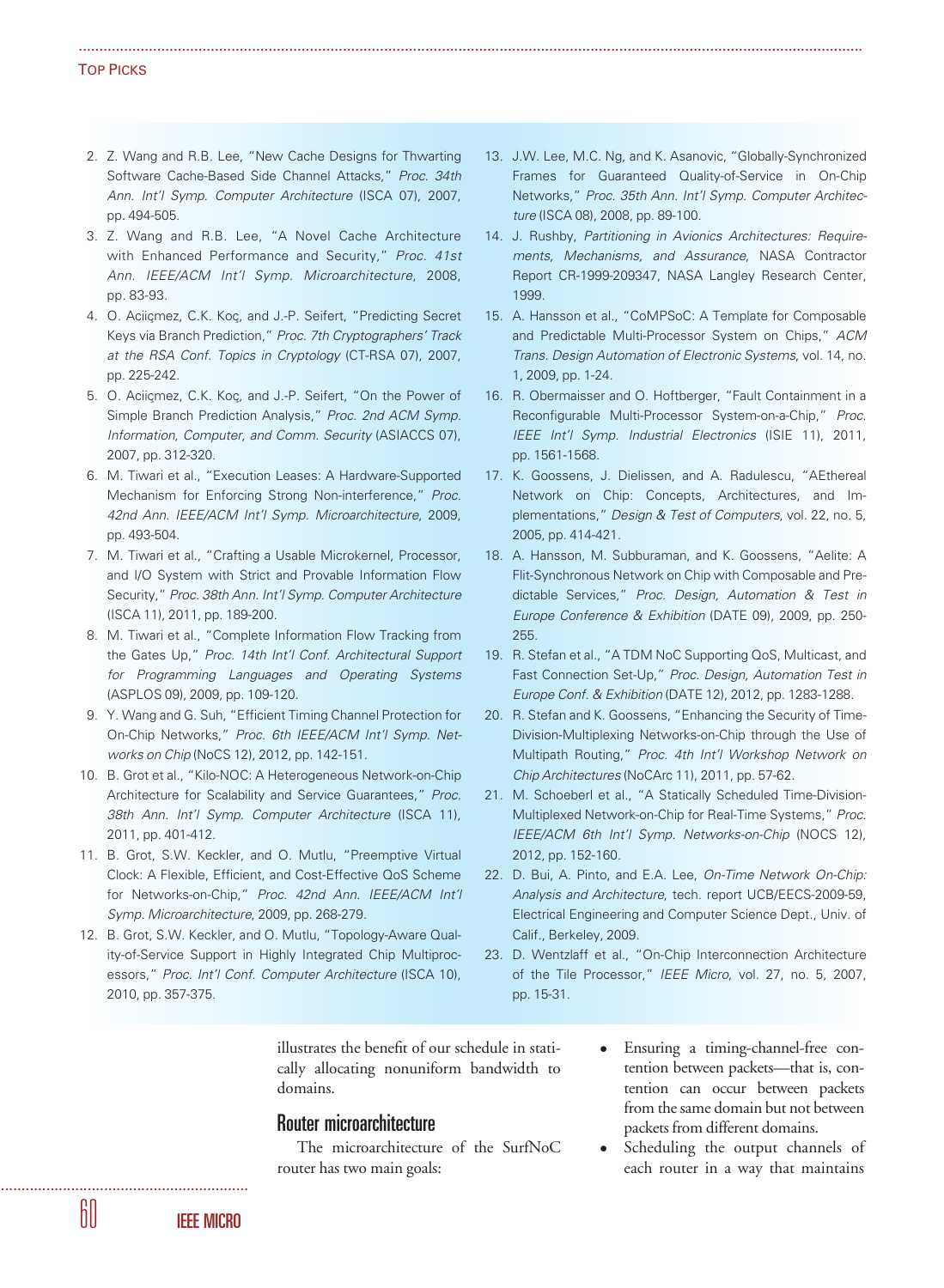

Figure 1. Surf scheduling in a 16-node 2D mesh with three application domains (denoted by white, gray, and black) assuming single-cycle routers for illustration purpose. The schedule runs as white, white, gray, and black and repeats, giving the white domain half the bandwidth. A packet (the white box under the node S) belongs to the white domain and is sent from the node marked S to the node marked R. The figure contains six consecutive cycles. At  $T = 1$ , the packet is forwarded on the S port in the y-dimension (which is scheduled to forward white packets). It keeps moving in the y-dimension until  $T = 3$ , when it needs to move in the x-dimension on the W port. The packet waits two cycles ( $T = 4$  and  $T = 5$ ) until it is the white domain's turn on the W port, and finally it is forwarded to its destination on  $T = 6$ . Another wait may happen again in the destination router (R) to forward the packet on the ejection port waiting for the white domain's turn.

the surf schedule across the whole network.

To achieve these goals, we used a static partitioning of virtual channels (VCs) and carefully designed the VC and switch allocators to be timing-channel free. In essence, the VC allocator is divided into several allocators that allocate VCs belonging to the same domain because VCs are statically divided between domains. The resources (switch I/O ports) in the switch allocator, on the other hand, can be requested from multiple domains. Moreover, switch inputs are shared between VCs belonging to different domains. To solve this problem, we use input speedup of  $D$  to remove this contention. This observation was discovered through gate-level information flow analysis of the allocator microarchitecture. The scheduling of output channels is done through masking requests from packets to the switch allocator until its turn to use the output channel arrives in the wave pipeline. Traversing the switch does not require any router modification because all resources have been arbitrated for.

#### Pipelining and separation

We have so far discussed separation with respect to each pipeline stage separately, but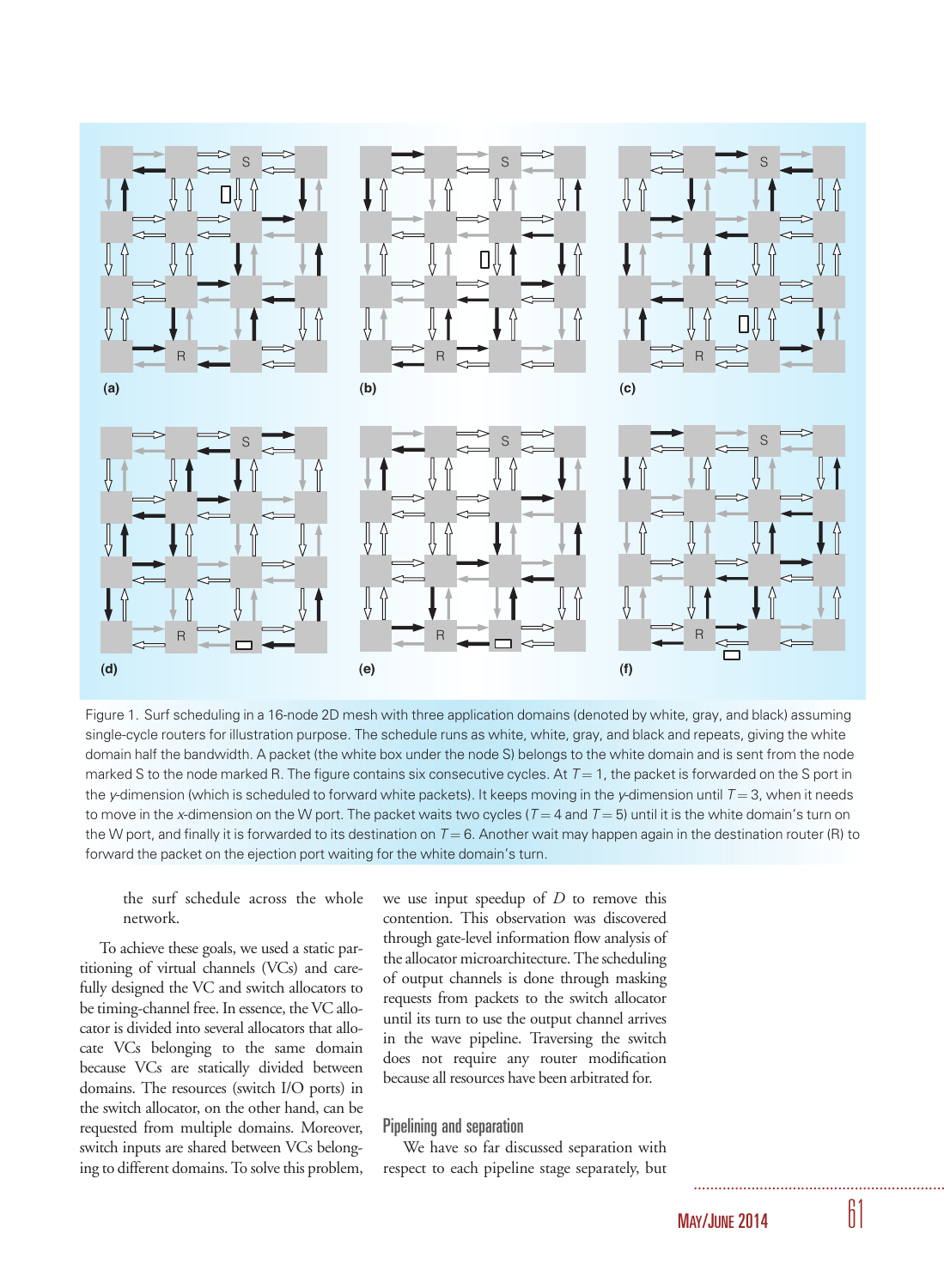the question remains whether pipelining and pipeline stalls can cause interference. We will discuss each pipeline stage, with the basic idea being to ensure that stalls do not induce interference between separate domains.

..............................................................................................................................................................................................

Buffer write and route computation. BW/RC is the first stage of the pipeline, and because we are assuming a credit-based flow control, flits do not enter the router unless there is a guaranteed space in the buffer for them. Spatial separation is ensured because VC allocation is done in the upstream router. Route computation can be done in parallel for all flits at the front of all VCs (waiting for RC). No interference can be caused in this stage.

Virtual channel allocation. At the VA stage, all flits send requests to the VC allocator. Using our design, interference can happen between VCs from the same domain but not between channels from distinct domains. Stalled flits resulting from a lack of free VCs (in the downstream router) prevent only flits from the same domain from making progress. This can be ensured by recording the state in the pipeline for each VC—that is, stalls due to VC allocation must be per VC (not per input port).

Switch allocation. SA can fail owing to contending flits for switch ports (limited to VCs from the same domain), which cause stalls in the pipeline. We avoid stalling the whole port (which leads to interference between domains) by having a separate state in the pipeline stage for each VC. SA can also be stalled because of lack of buffering in the downstream router—that is, waiting for a credit. The effect of this stall is limited to a single VC, and can be handled the same way we addressed a stall resulting from a failed SW allocation.

The key idea here is that stalls can affect flits in the stalled stage and all previous stages only from the same VC. Thus, we can guarantee separation because we statically assign VCs to domains.

#### Noninterference verification

To prove noninterference between domains of our arbitration scheme, we used gate-level information-flow tracking (GLIFT) logic.<sup>7,8</sup> GLIFT logic captures all digital information, including implicit and timing-channel flows, because all information flows represent themselves in decisionmaking circuit constructs, such as multiplexers and arbiters. For example, an arbitration operation leaks information if the control bits of the multiplexers depend on one of the two domains, but it will not leak information (or cause interference) if arbitration is based on a static schedule. GLIFT tracking logic can accurately capture this fact because it is precise (that is, not conservative in the primitive shadow gates but conservative in the compositional shadow circuit) and sound (that is, it will definitely capture illegal information flows). For example, a shadow-AND gate propagates a label of "high" only if the output of the AND gate depends on the "high" input (that is, if one input of a two-input AND gate is "low" zero, the output is guaranteed to be zero and thus does not depend on the "high" input). GLIFT automatically generates conservative shadow logic that can be used to prove noninterference between domains for a given circuit. Shadow logic is a tracking logic used as a verification technique (and is not intended to be part of the final system, thus does not cost any area or power). Using gate-level analysis, we discovered interference in the switch allocator during initial designs of the system. Moreover, contention between domains on the crossbar switch input ports was discovered using the same analysis technique (hence, our input-speedup idea). In essence, we used GLIFT analysis to design the architecture in addition to verifying the final design.

We integrated the scheduler circuit, enforcing the surf schedule, into a Verilog implementation of a switch allocator.<sup>9</sup> We used a two-domain allocator that allocates requests of different VCs to output ports. We modified the allocator to have a request per VC rather than per input port (as in the original design<sup>9</sup>). We synthesized the allocator using the Synopsis design compiler, then generated its shadow logic and verified the separation property using simulation of the resulting circuit. We assigned a "low" label for VC 0 requests and a "high" label for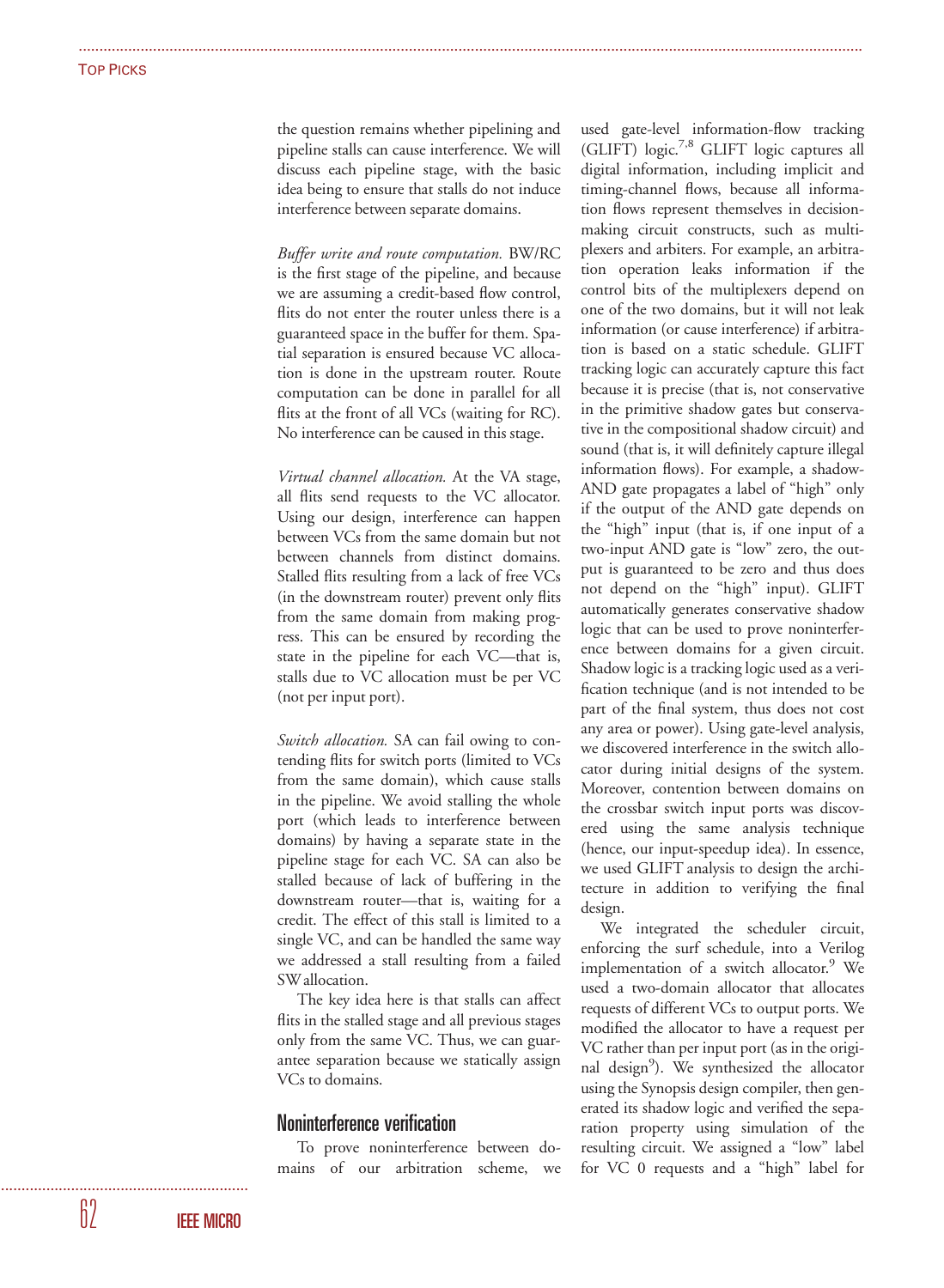| Table 1. Simulation parameters. |                           |                      |                      |  |  |  |  |  |  |
|---------------------------------|---------------------------|----------------------|----------------------|--|--|--|--|--|--|
| <b>Parameter</b>                | <b>Baseline-small</b>     | <b>Baseline-fast</b> | <b>Surf and TDMA</b> |  |  |  |  |  |  |
| Virtual channels (VCs)          | 12                        | 32                   | See Table 2          |  |  |  |  |  |  |
| Buffers per VC                  | 4                         | $\overline{4}$       | See Table 2          |  |  |  |  |  |  |
| Input speedup                   |                           | 32                   | See Table 2          |  |  |  |  |  |  |
| Flits per packet                |                           |                      |                      |  |  |  |  |  |  |
| Router delay                    | 4 cycles                  |                      |                      |  |  |  |  |  |  |
| SW and VC allocators            | Separable (input-first)   |                      |                      |  |  |  |  |  |  |
| Routing                         | Dimension-ordered routing |                      |                      |  |  |  |  |  |  |

| Table 2. Different configurations of partitioned schemes. |                          |               |    |                |    |                |  |  |  |
|-----------------------------------------------------------|--------------------------|---------------|----|----------------|----|----------------|--|--|--|
|                                                           | <b>Number of domains</b> |               |    |                |    |                |  |  |  |
| <b>Parameter</b>                                          |                          |               | 4  | 8              | 16 | 32             |  |  |  |
| No. of VCs per port                                       | 16                       | 16            | 16 | 32             | 32 | 32             |  |  |  |
| No. of flits per VC                                       | 8                        | 8             | 8  | $\overline{4}$ | 4  | $\overline{4}$ |  |  |  |
| Input speedup                                             |                          | $\mathcal{P}$ | 4  | 8              | 16 | 32             |  |  |  |

VC 1. We tested inputs for VCs sharing the same input port requesting different and same output ports. In all cases, grant signals had the same label of their respective VC, which proves that grants are independent of requests from the other domain. We also reversed labels of VC 0 (high) and VC 1 (low) to verify that separation holds for the other direction of information flow (domain 0 to domain 1). This proves that the crossbar arbitration, and consequently the sharing of the physical channel, are timing-channel free, which (in addition to static VC allocation) ensures network noninterference. Freedom of two-way information flow, or complete noninterference, was verified.

## Evaluation

We evaluate the performance of our Surf-NoC scheme and compare the area and power overhead to a mesh network without noninterference support. A more detailed evaluation can be found in the original paper.<sup>10</sup>

#### Experimental setup

We implemented a model of the SurfNoC router in BookSim  $2.0$ ,<sup>11</sup> a cycle-level interconnection network simulator. The simulator is warmed up until steady state is reached and

statistics are reset, then a sample of the packets is measured from the time it enters the source queue until it is received. For latency measurements, the simulation runs until all packets under measurement leave the network. Table 1 lists the simulation parameters used for different schemes. We evaluated four schemes, two that do not provide separation guarantees, and two that support strong separation. The nonseparation baselines are an input-queued router with minimal resources, which achieves almost 40 percent saturation throughput (baseline-small), and a similar router that has many more resources (buffers and input-speedup in the crossbar switch), which we call baseline-fast. We used two baselines because the separation-supporting router includes more resources and would achieve more throughput than a baseline with minimal area, which will hide the lost throughput due to the static scheduling. The noninterference-supporting schemes are a straightforward time-division multiple access (TDMA), where the whole network forwards packets from the same domain, and an input-queued router, which enforces the surf schedule (Surf). Table 2 shows the different configurations used for different numbers of domains for Surf and TDMA.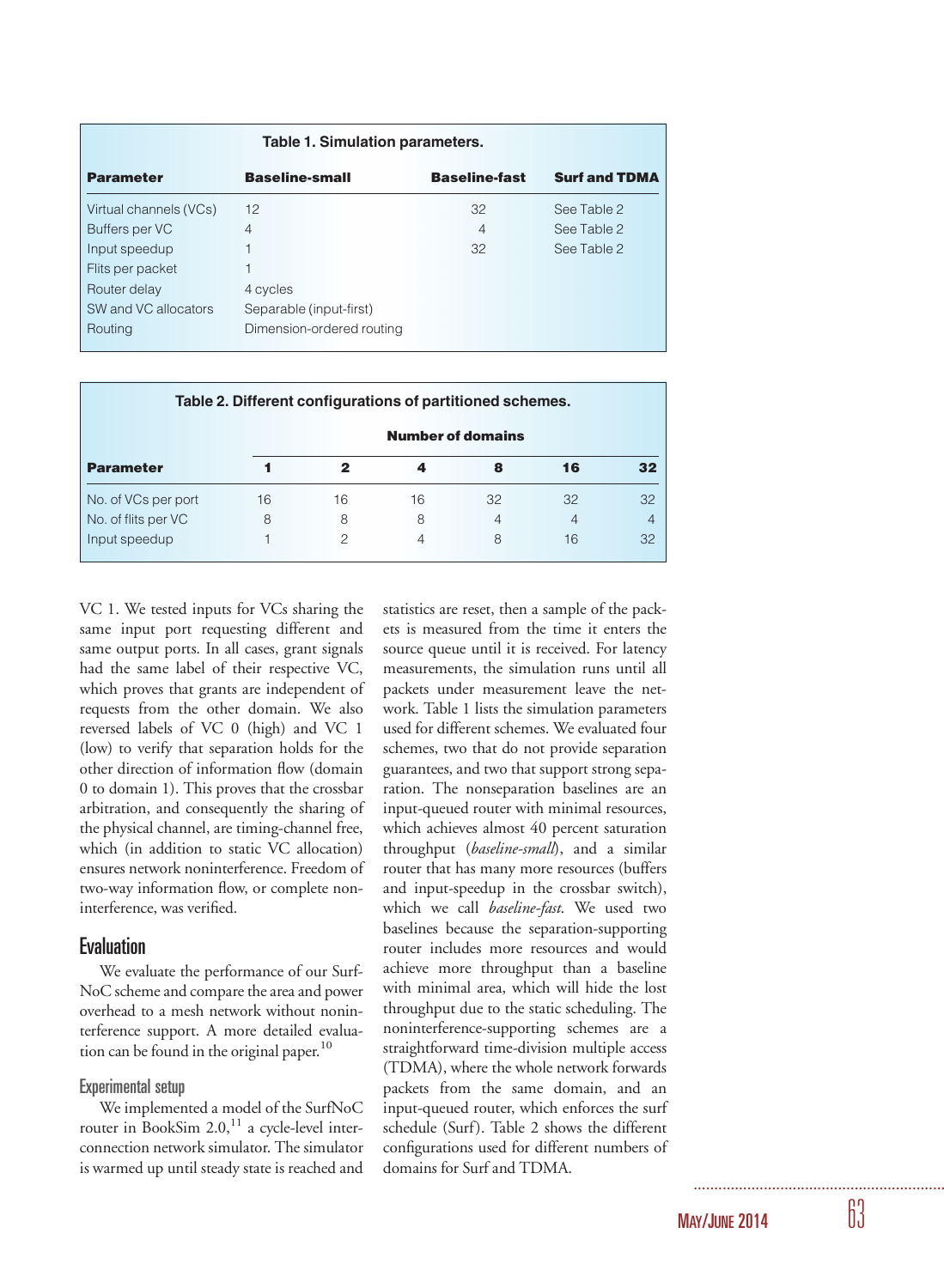#### TOP PICKS



..............................................................................................................................................................................................

Figure 2. Zero-load latency for different network sizes and a different number of security domains: 64 nodes (a) and 256 nodes (b). The two baselines overlap because zero-load latency does not depend on buffers and crossbar input speedup.

Impact on latency

We first examine the impact of our noninterference support on latency with a different number of domains, and a different number of nodes under the uniform random traffic pattern. To understand the effect of TDM of channels, we measure zero-load latency (latency at offered load of 0.1 percent of capacity for only one domain) and plot it for different numbers of domains in Figure 2. In this figure, we plot latency in cycles  $(y\text{-axis})$ versus number of domains on the x-axis for network sizes of 64 nodes (Figure 2a) and

256 nodes (Figure 2b). It is clear that the latency overhead of Surf scales much better than TDMA for the same network size (for example, the overhead is reduced from 66 (19.1) to 19 (4.6) cycles by 71.3 percent (75.8 percent) for network sizes of 64 nodes with 16 (4) domains. The savings is even greater (up to 84.7 percent) for a 256-node network.

We can see that there is one exception to this reduction in latency. It is a subtle case that occurs only for five domains, because the packet leaves the router after one cycle of switch traversal (ST), spends one cycle for link traversal (LT), and after two cycles of buffer write (BW) and VA in the upstream router (a total of four cycles during which the upstream router propagates packets from other domains), it becomes ready for SA without any wait using TDMA, leading to the same latency overhead of surf scheduling. One would also notice that the benefits are higher for larger networks because of the increased average number of hops.

To clearly understand how the overhead scales with network size or average number of hops, we replotted zero-load latency of 2D mesh networks of sizes varying from 16 to 256 nodes with 16 domains under the uniform random traffic pattern in Figure 3. The latency of both baselines increases with network size due to a higher average number of hops. The overhead of surf scheduling is almost independent of network size (average number of hops), leading to a line parallel to the baseline with a constant overhead of 19 cycles (except for 16 nodes) because the packet wait time depends only on the number of dimensions and domains. On the other hand, the larger the network, the higher the overhead for TDMA scheduling because a packet must wait for its turn at each hop in the path to its destination. This clearly shows that our scheme is scalable with network size and proves our intuition of latency overhead independent of the number of hops. We can conclude that, in general, the savings of surf scheduling are more scalable with larger networks and a higher number of domains.

Zero-load latency is just one latency metric. Thus, we now study latency as a function of network offered load. Figure 4 shows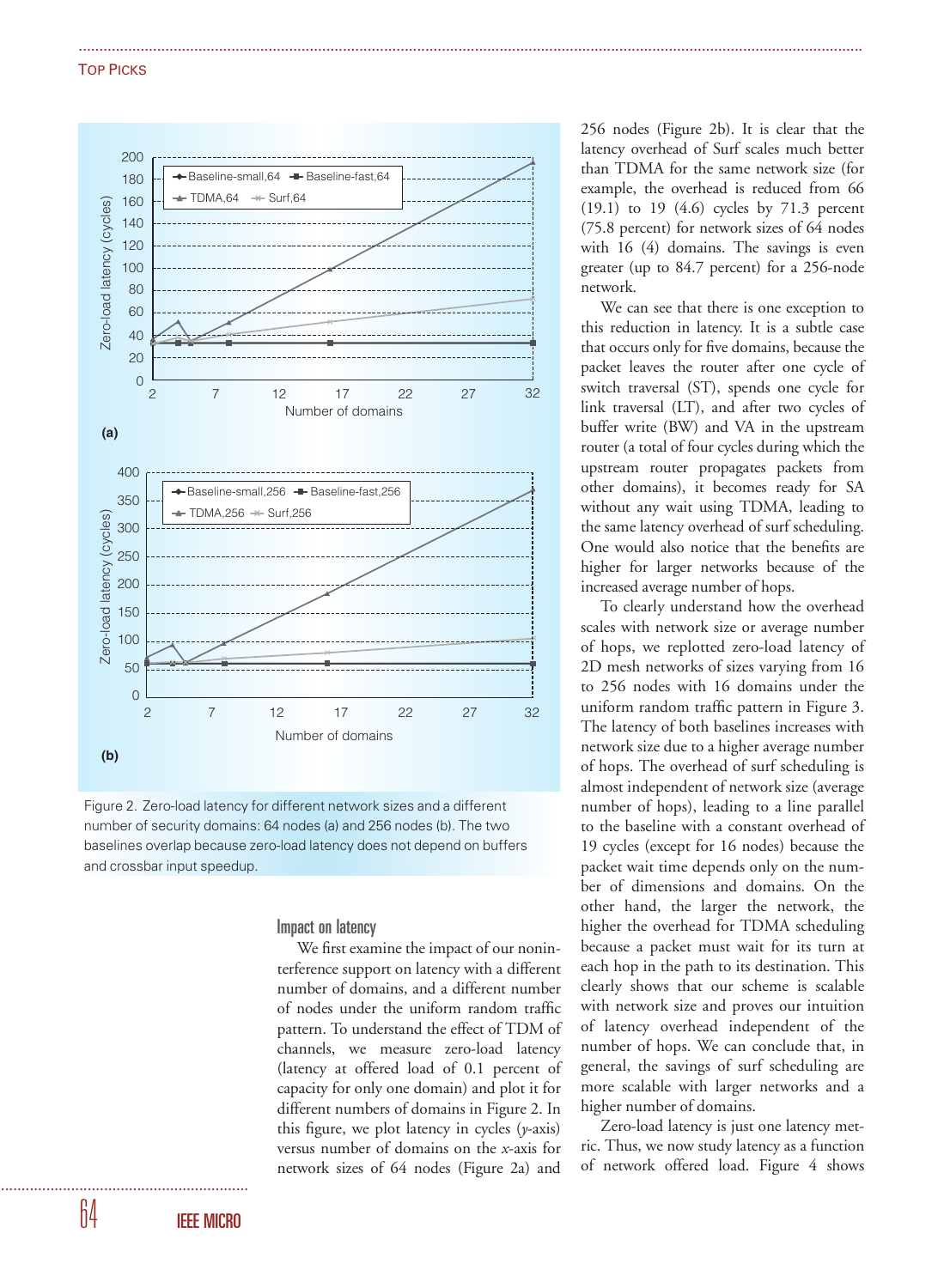average latency measured after convergence as a function of offered load for a 2D mesh network of 64 nodes under uniform random traffic patterns. We vary aggregate offered load on the x-axis—that is, if we have D domains, the value of the x-axis is the sum of the offered load of all D domains. We used two domains in this experiment. We can see that surf scheduling maintains its latency savings at all offered load values lower that the saturation point of the network.

#### **Throughput**

In Figure 4, although we can see that saturation throughput is reduced by about 11.7 percent, aggregate throughput loss is limited to 4.9 percent for two domains. Noninterference configurations have a higher saturation throughput than the small baseline because they use more resources, and lower than the fast baseline that includes the same resources because of unused time slots due to schedule enforcement.

To verify the benefits of assigning bandwidth nonuniformly, we performed an experiment on a 2D mesh network with 64 nodes and three domains. Bandwidth (VCs and time slots in the schedule) is assigned as follows: a quarter of the bandwidth is assigned to domain 0 and domain 1, each; and half of the bandwidth is assigned to domain 2. This nonuniform allocation is done by devising a schedule with four slots and assigning domain 3 time slots to domain 2. Saturation throughput, as expected, is 0.09 for both domain 0 and 1, and 0.21 for domain 2. Latency at a 5 percent injection rate is 36 (53) cycles for domain 2 and 39 (53) cycles for domains 0 and 1 using surf scheduling (straightforward TDMA). This shows that our scheme can have both latency and throughput benefits by designing a nonuniform surf schedule.

#### Area and power overhead

The main source of power and area overhead is the increased size of the crossbar with an input speedup of D. This increases both the crossbar and switch allocator area and power consumption linearly with D. Having an input speedup of  $D$  might be prohibitive in cases of large D. However, there is a performance/resources trade-off between wait



Figure 3. Zero-load latency versus different network size with 16 domains. The two baselines overlap because zero-load latency does not depend on buffers and crossbar input speedup.



Figure 4. Average latency as a function of aggregate offered load of all domains for a 2D mesh network of 64 nodes. Latency is stable below the network saturation point.

time at the switch allocator and input speedup of the crossbar switch. Keeping our surf schedule in place while arbitrating the crossbar input port between VCs from different domains in a static deterministic roundrobin manner (regardless of requests) is the most straightforward approach. For example, in the case of 32 domains, we can use an input speedup of 4 instead of 32, and a flit will wait up to seven cycles before entering the crossbar. In general, if input speedup is S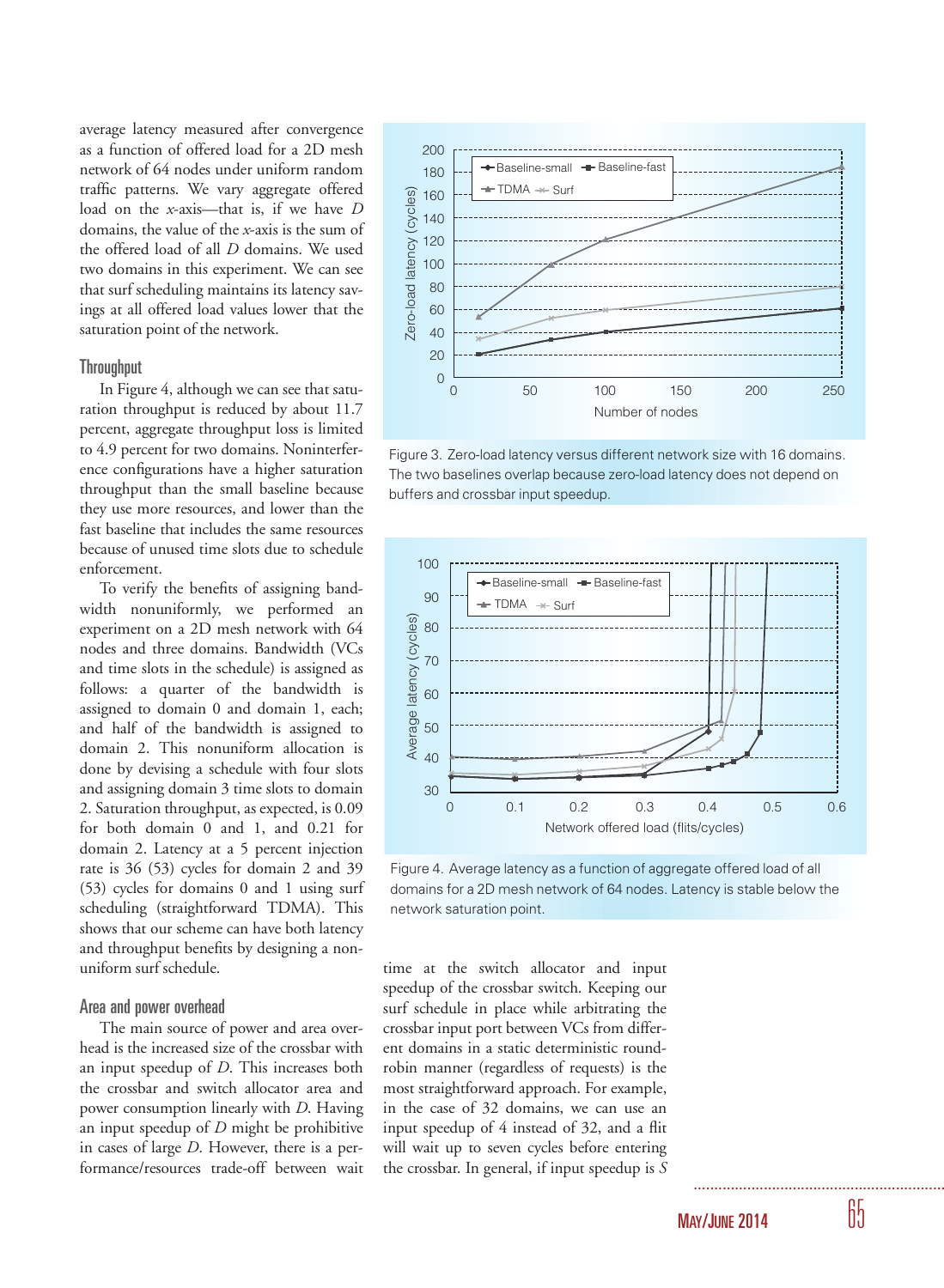and D is the number of domains (where  $1 \leq S \leq D$ ), flits can wait up to an extra  $(D/S - 1)$  cycles to enter the crossbar and would wait longer than  $(D - 1)$  in turns. This is one way to avoid excessively large crossbars (and the slower clock rates they incur) as well. We use Equation 3 to find the maximum zero-load latency of such a scheme:

..............................................................................................................................................................................................

$$
T_{0\text{max}} = HP + ([n-1] + 2)\left(D\frac{D}{S} - 1\right)
$$

$$
+ H\left(\frac{D}{S} - 1\right) \tag{3}
$$

This essentially creates a continuum of design between a strict TDMA (in fact, slightly worse for  $S = 1$ ) and a full surf schedule  $(S = D).$ 

Programmers are increasingly asked to manage a complex collection of computing elements, including a variety of cores, accelerators, and special-purpose functions. Although these many-core architectures can be a boon for common case performance and power efficiency, when an application demands a high degree of reliability or security, the advantages becomes a little less clear. On one hand, the ability to spatially separate computations means that critical operations can be physically isolated from malicious or untrustworthy components. There are many advantages to providing physical separation, which have been explored in the literature. On the other hand, real systems are likely to use different subsets of cores and accelerators based on an application's needs and thus will require a shared communication network. When a general-purpose interconnect is used, analyzing all the ways in which an attacker might influence the system becomes far more complicated. The problem is hard enough if we restrict ourselves to considering only average case performance or packet ordering, but it becomes even more difficult if we attempt to prevent even cycle-level variations.

High-assurance systems are often divided into a set of domains, which are kept separate. These domains should have no effect on one another. For example, the Mars Curiosity rover software runs on a RAD750 processor,

a single-core radiation-hardened version of the Power architecture with a special-purpose separation kernel. The kernel partitions the tasks such as guidance, navigation, and the various science packages from one another to help prevent cascading failures. Future space missions are looking to use multicore systems that add another layer of communica- $\text{tion},^{12,13}$  but there are serious concerns about the introduction of opportunities for interference between system components.<sup>14,15</sup> Such interference can be catastrophic or even fatal.

The SurfNoC scheduling technique for meshes and tori reduces latency overhead while maintaining noninterference. Perhaps more importantly, it shows that security properties of on-chip networks can be reasoned about rigorously and that doing so has important ramifications on the network microarchitecture. Of course our design is not the endall design point: there are certainly inefficiencies remaining in our design and how this work can extend to more general and modern NoC techniques remains to be seen. However, by coupling our design efforts with gatelevel information flow analysis, we show that verifying noninterference properties at the level of gates and wires for a full router microarchitecture is indeed possible.

We do not foresee the trend toward larger and more diverse NoCs on systems reversing anytime soon. Thus, we believe the techniques we've described will continue to grow in importance. SurfNoC might be extended to support more general routing functions, bandwidth sharing through time donation between domains in a security lattice, a reconfigurable router microarchitecture design, and predictable latency through throttling of source nodes. Similar design and analysis techniques could be extended beyond regular packetswitched networks to include virtual circuit-switching and irregular SoC-style interconnects. Although it is not clear where the limits are between security and performance in this space, if we are to avoid the continuing loop of "patch-and-pray" that inevitably falls out of the ad hoc approach we traditionally have taken to computer systems security, we will increasingly have to involve the architecture, hardware design, and verification teams in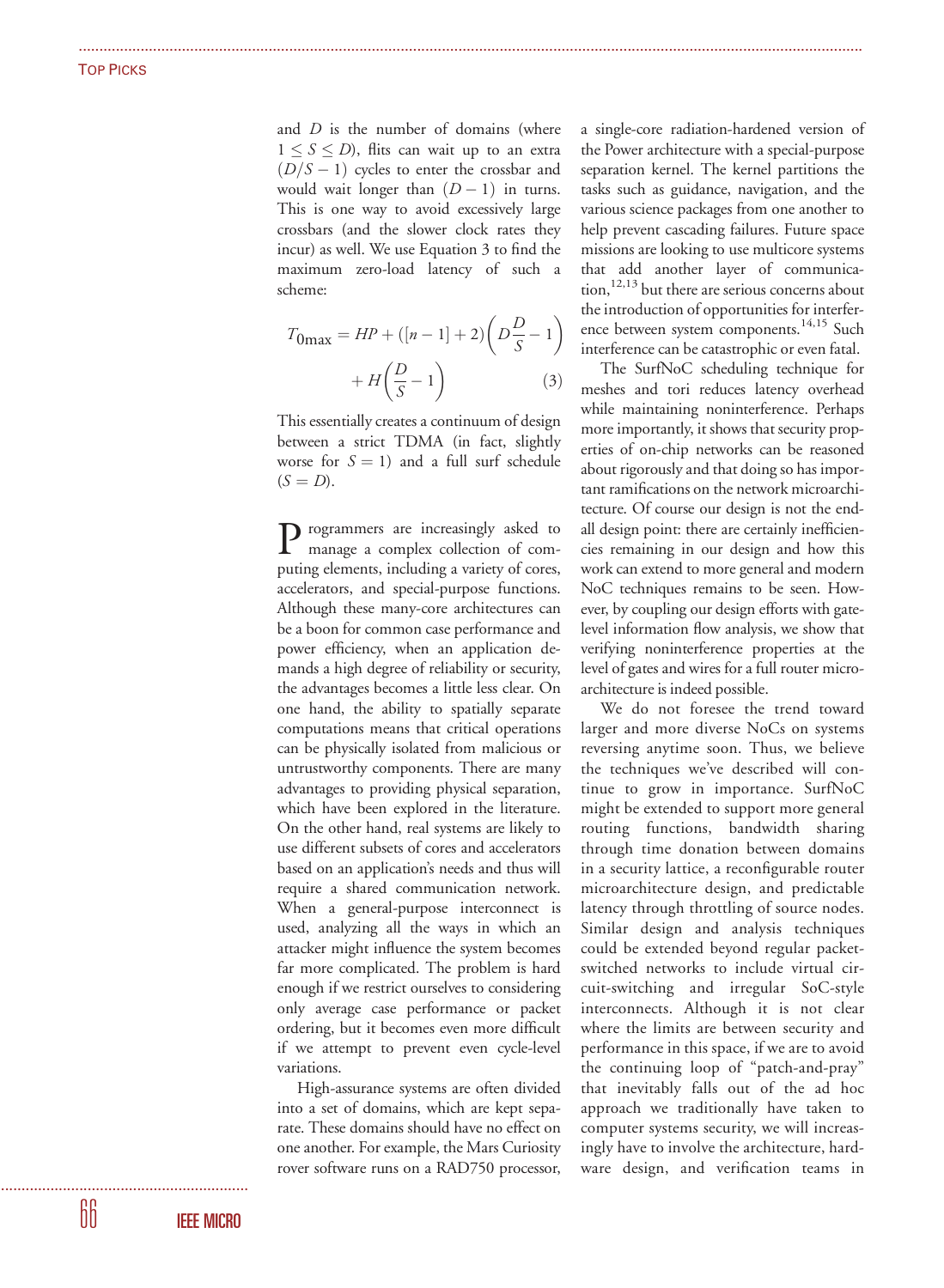providing a formally sound foundation for integration. MICRO

#### Acknowledgments

This work was funded in part by grants CNS-1239567, CNS-1162187, and CCF-117165. Jason K. Oberg is funded by a US National Science Foundation graduate research fellowship. The views and conclusions contained herein are those of the authors and should not be interpreted as necessarily representing the official policies or endorsements, either expressed or implied, of the sponsoring agencies.

#### References

1. Y. Wang and G. Suh, "Efficient Timing Channel Protection for On-Chip Networks," Proc. 6th IEEE/ACM Int'l Symp. Networks on Chip (NoCS 12), 2012, pp. 142-151.

....................................................................

- 2. B. Grot et al., "Kilo-NOC: A Heterogeneous Network-on-Chip Architecture for Scalability and Service Guarantees," Proc. 38th Ann. Int'l Symp. Computer Architecture (ISCA 11), 2011, pp. 401-412.
- 3. B. Grot, S.W. Keckler, and O. Mutlu, "Preemptive Virtual Clock: A Flexible, Efficient, and Cost-Effective QoS Scheme for Networks-on-Chip," Proc. 42nd Ann. IEEE/ ACM Int'l Symp. Microarchitecture, 2009, pp. 268-279.
- 4. B. Grot, S.W. Keckler, and O. Mutlu, "Topology-Aware Quality-of-Service Support in Highly Integrated Chip Multiprocessors," Proc. Int'l Conf. Computer Architecture (ISCA 10), 2010, pp. 357-375.
- 5. J.W. Lee, M.C. Ng, and K. Asanovic, "Globally-Synchronized Frames for Guaranteed Quality-of-Service in On-Chip Networks," Proc. 35th Ann. Int'l Symp. Computer Architecture (ISCA 08), 2008, pp. 89-100.
- 6. J. Rushby, Partitioning for Avionics Architectures: Requirements, Mechanisms, and Assurance, NASA contractor report CR-1999-209347, NASA Langley Research Center, 1999.
- 7. M. Tiwari et al., "Crafting a Usable Microkernel, Processor, and I/O System with

Strict and Provable Information Flow Security," Proc. 38th Ann. Int'l Symp. Computer Architecture (ISCA 11), 2011, pp. 189-200.

- 8. M. Tiwari et al., "Complete Information Flow Tracking from the Gates Up," Proc. 14th Int'l Conf. Architectural Support for Programming Languages and Operating Systems (ASPLOS 09), 2009, pp. 109-120.
- 9. M. Kinsy and M. Pellauer, Heracles: Fully Synthesizable Parameterized MIPS-based Multicore System, tech. report MIT-CSAIL-TR-2010-058, MIT Computer Science and Artificial Intelligence Laboratory, Massachusetts Institute of Technology, 2010.
- 10. H.M.G. Wassel et al., "SurfNoC: A Low Latency and Provably Non-Interfering Approach to Secure Networks-on-Chip," Proc. 40th Ann. Int'l Symp. Computer Architecture (ISCA 13), 2013, pp. 583-594.
- 11. W. Dally and B. Towles, Principles and Practices of Interconnection Networks, Morgan Kaufmann, 2003.
- 12. M. Malone, talk on OPERA RHBD Multicore, Military and Aerospace Programmable Logic Devices (MAPLD) Workshop, Greenbelt, MD, Aug. 2009; https://nepp.nasa. gov/mapld\_2009/talks/083109\_Monday/03\_ Malone\_Michael\_mapld09\_pres\_1.pdf.
- 13. J.-L. Terraillon, "Multicore Processors—The Next Generation Computer for ESA Space Missions," keynote address, 17th Int'l Conf. Reliable Software Technologies, 14 June 2012; www.cister.isep.ipp.pt/ae2012/ keynote#MP.
- 14. E. Ong, O. Brown, and M.J. Losinski, "System F6: Progress to Date," Proc. Small Satellite Conf.: Enhancing Global Awareness through Small Satellites, 2012, p. 7; http:// digitalcommons.usu.edu/smallsat/2012/ all2012/10/.
- 15. W.R. Otte et al., "F6com: A Component Model for Resource-Constrained and Dynamic Space-Based Computing Environments," Proc. 16th IEEE Int'l Symp. Object/ Component/Service-Oriented Real-Time Distributed Computing, 2013; www.isis. vanderbilt.edu/node/4552.

Hassan M.G. Wassel is a software engineer at Google, working in the Platforms group.